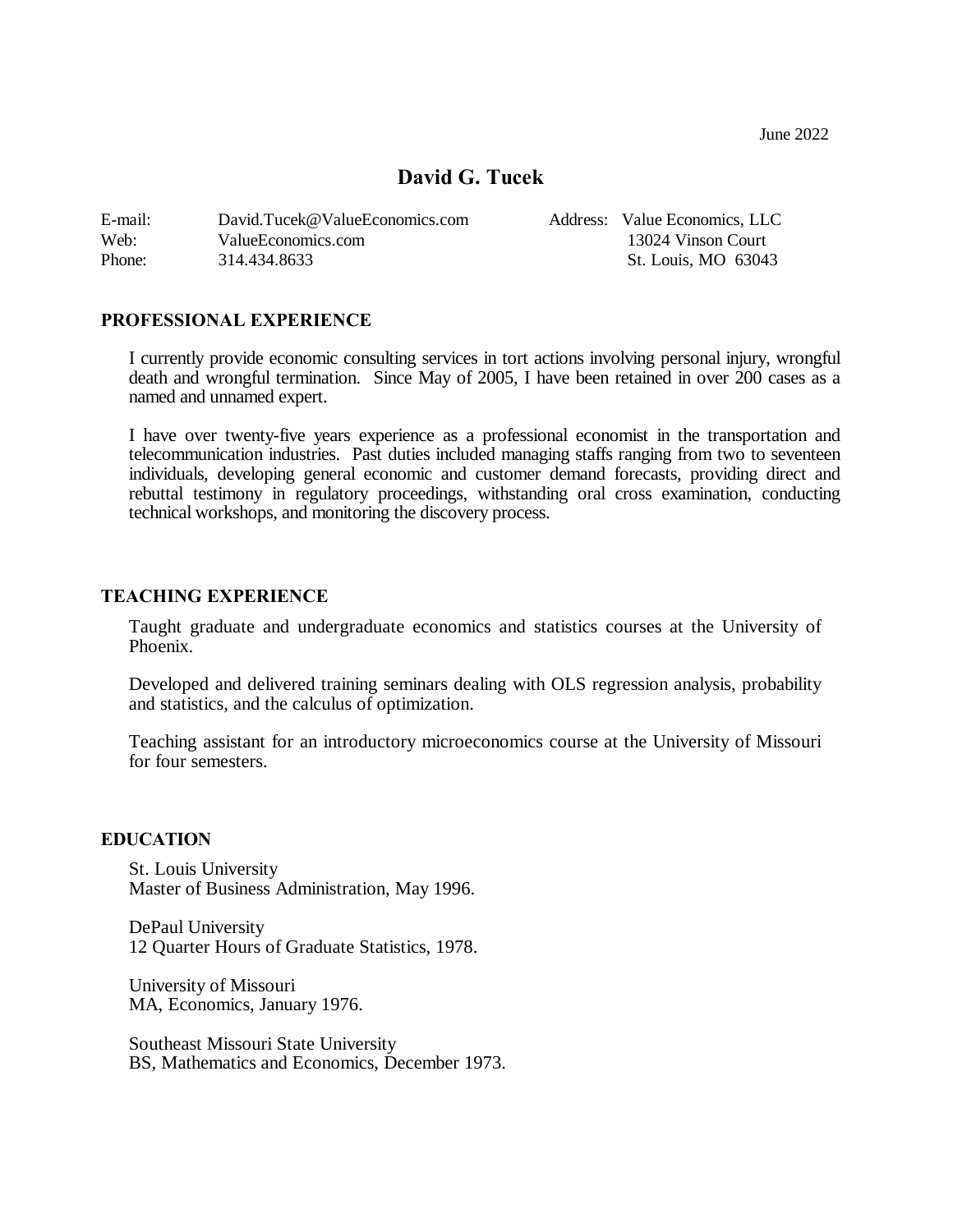#### **PROFESSIONAL AFFILIATIONS**

American Academy of Economic and Financial Experts

Member of the Board of Directors, April 2007 to April 2010. Special editor for the *Journal of Legal Economics*, December 2008 to December 2017. Reviewer, *Journal of Legal Economics*.

Missouri Valley Economic Association

National Association for Business Economics

National Association of Forensic Economics

Vice President at Large, January 2017 to January 2020.

Reviewer, *Journal of Forensic Economics*.

Western Economic Association International

### **FORENSIC ECONOMIC TESTIMONY**

#### Illinois

Deposition on behalf of the plaintiff in Randy Pruden vs. Kieffer Brothers Construction Company, *et al.,* Civil Action No. 11-1038-MJR-SCW, United States District Court, Southern District of Illinois. October 2012.

Deposition on behalf of the plaintiff in Thomas Hill vs. Castrol Industries, North America, Inc., *et al.,* Case No. 05-L328, Circuit Court of the Third Judicial Circuit, Madison County, Illinois. June 2007.

Deposition on behalf of the plaintiff in Michael DeSherlia vs. Castrol Industries, North America, Inc., *et al.,* Case No. 05-L329, Circuit Court of the Third Judicial Circuit, Madison County, Illinois. June 2007.

Telephonic deposition on behalf of the defendants in Stephanie K. Rydin v. Benito M. Camacho, M.D., *et al.,* Case No. 02-L283, Circuit Court of the Tenth Judicial Circuit, Peoria County, Illinois. May 2006.

#### Kansas

Testimony at trial on behalf of the defendant in Chandler Barth and Michelle Tiner, as Executor and Personal Representative of the Estate v. Quinton's Downtown, LLC, Case No. 2020-CV-000122, 7th Judicial District Court of Douglas County, Kansas. October 2021.

## Missouri

Deposition on behalf of the defendant in Sandra Ann Davidson, Individually and as Personal Representative of William James Book, Deceased, v. Casey Williams, MD and Kieth Groh, MD, Case No. 19BA-CV01706, 13th Judicial Circuit Court of Boone County, Missouri. June 2022

Testimony at trial on behalf of the defendant in Kassandra McAtee & Christopher George v. Coxhealth, Case No. 1946-CC00124, 46th Judicial Circuit Court of Taney County, Missouri. May 2021

Deposition on behalf of the defendant in Kassandra McAtee & Christopher George v. Coxhealth, Case No. 1946-CC00124, 46th Judicial Circuit Court of Taney County, Missouri. April 2021.

Deposition on behalf of the defendant in Virginia Cianciolo v. Russell Johnson et al., Case No. 19AL-CC00076, 37th Judicial Circuit Court of Howell County, Missouri. January 2021.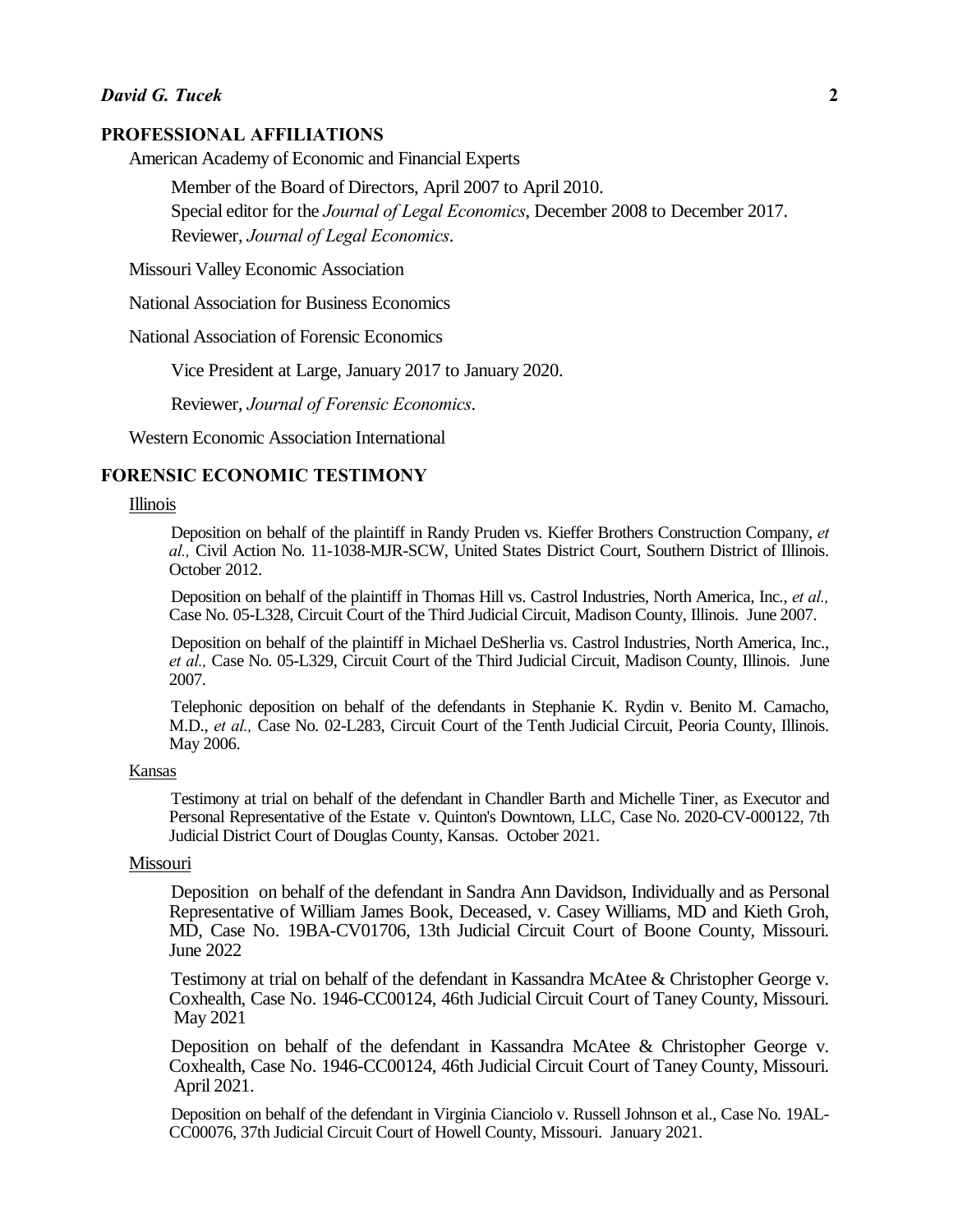Missouri (continued)

Deposition on behalf of the defendant in Anthony De'Sean Warren, Jr., et al. v. Waffle House, et al., Case No. 18BA-CV00099, 13th Judicial Circuit Court of Boone County, Missouri. September 2020.

Deposition on behalf of the defendant in Mitchell Wood v. Justin Wooten, Case No. 1:18-CV-133- ACL, United States District Court for the Eastern District of Missouri, Southeastern Division. May 2019.

Affidavit on behalf of the defendant in Emilee Williams v. Mercy Clinic Springfield Communities, Case No. 1531-CC00861-02, 31st Judicial Circuit Court of Greene County, Missouri. April 2019.

Deposition on behalf of the defendant in Seth B. Harris, et al. vs Yokohama Tire Corporation, et al., Case No. 18SL-CC001749, Division No. 5, 21st Judicial Circuit Court of St. Louis County, Missouri. March 2019.

Deposition on behalf of the defendant in April Pinkley versus Wal-Mart Stores East LP, Case No. 17DA-CC00015, Dallas County Circuit Court, State of Missouri. March 2019.

Deposition on behalf of the defendant in Sonia Kuesner versus Justin Wooten, Case No. 1:17-CV-00057-AGF, United States District Court for the Eastern District of Missouri, Southeastern Division. April 2018.

Deposition on behalf of the defendant in Joyce Davis *et al*. versus Mercy Hospital Lebanon, *et al*., Cause No. 15LA-cc00064, 26th Judicial Circuit Court, Laclede County, Missouri. February 2018.

Deposition on behalf of the defendant in Charles Mems and Elaine Mems v Duane LaBruyere, Cause No. 1622-CC00206, Division No. 1, 22nd Judicial Circuit Court, City of St. Louis, Missouri. November 2017.

Deposition on behalf of the defendant in Ramakrishna Vallurupalli v Robert A. McDonald, Secretary of Veteran Affairs, Case No. 16-CV-1255, United States District Court for the Eastern District of Missouri, Eastern Division. September 2017.

Deposition on behalf of the defendant in Carolyn Craighead versus Mercy Hospital Springfield, *et al*., Cause No. 1531-CC01016, 31st Judicial Circuit Court of Greene County, Missouri. June 2017.

Telephonic testimony at a hearing regarding the application of §538.220 RSMo, in Emilee Williams versus Mercy Clinic Springfield Communities, *et al*., Case No. 1531-CC00861, 31st Judicial Circuit Court of Greene County, Missouri. March 2017.

Deposition on behalf of the defendant in Lay versus St. John's Mercy Medical Center, *et al*., Case No. 12SL-CC00150, Division No. 15, 21st Judicial Circuit Court of St. Louis County, Missouri. December 2016.

Deposition on behalf of the defendant in Edie Housel, *et al*. versus The Home Depot U.S.A., Inc., *et al*., Case No. 14-CV-05084-MDH, United States District Court, Western District of Missouri, Southwestern Division. February 2016 and April 2016.

Deposition on behalf of the defendant in Jamie B. Wilkinson versus Kemutec Group, Inc., *et al*. Case No. 12LW-CC00114, 39th Judicial Circuit Court of Lawrence County, Missouri. September 2015.

Deposition on behalf of the defendant in Deborah Sellek, *et al*. versus IDC, *et al*. Case No. 13SN-CC00134, 39th Judicial Circuit Court of Stone County, Missouri. July 2015.

Deposition on behalf of the defendant in Joanne Jones, *et al*. versus Union Pacific Railroad, *et al*. Case No. 12BT-CV01356, 36th Judicial Circuit Court of Butler County, Missouri. February 2015.

Deposition on behalf of the defendant in Robert Hulett vs. Shawn A. Lane and Dunbar Armored, Inc. Case No. 11BA-CV01128, Division No. 2, 13th Judicial Circuit Court of Boone County, Missouri. July 2014.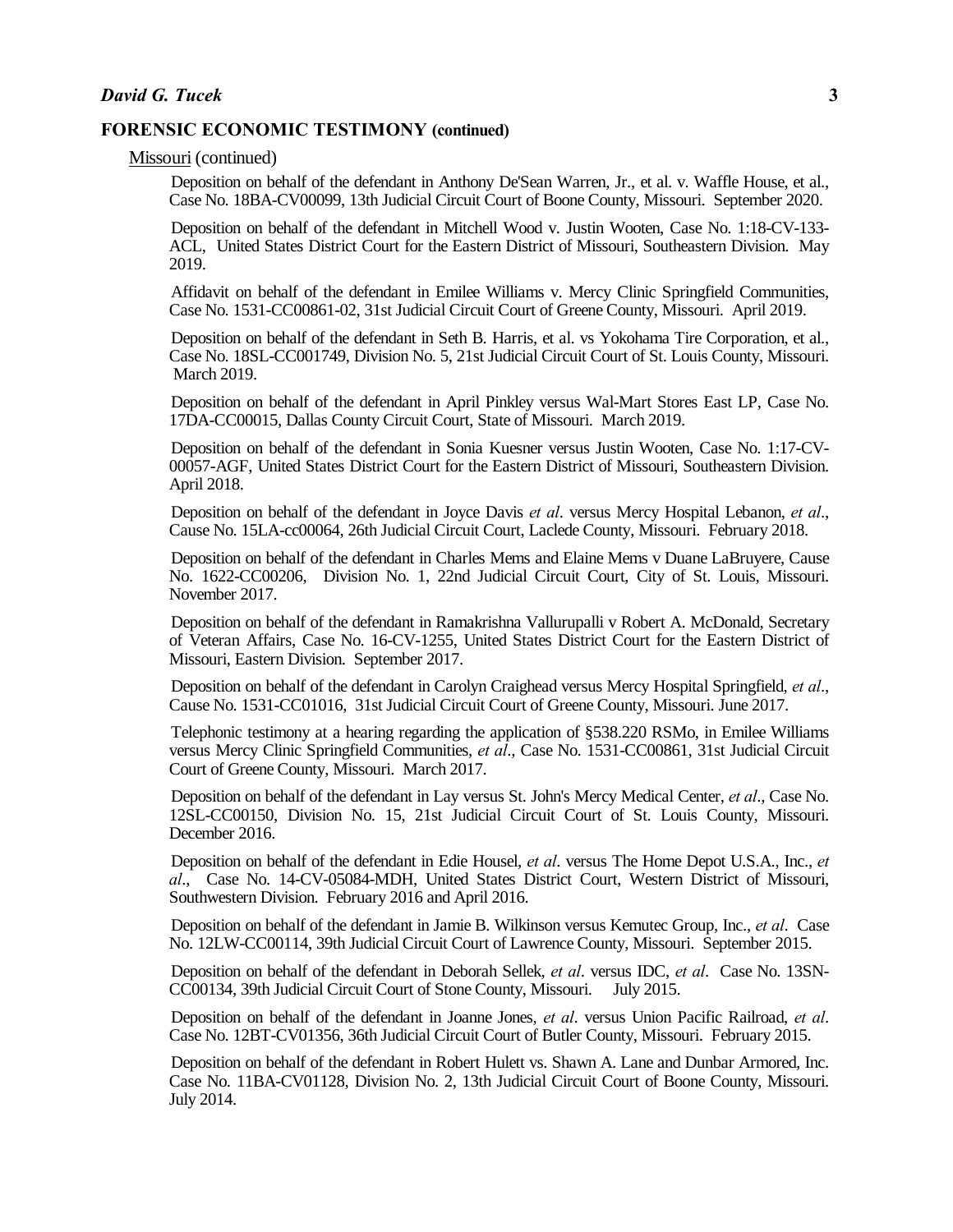Missouri (continued)

Deposition on behalf of the plaintiffs in Aja L. Johnson and Cory W. Vanloo vs. Misty C. Day, M.D., *et al.,* Case No. 13SL-CC03525, Division No. 16, 21st Judicial Circuit Court of St. Louis County, Missouri. June 2014.

Testimony at trial on behalf of the defendant in Dirk Askew *et al.* vs. The United States of America. Case No. 4:12CV152 HEA, United States District Court for the Eastern District of Missouri. October 2013.

Testimony at trial on behalf of the defendant in Louis Mayes v. Steak Nø Shake, Cause No. 07JE-CC00120, Division No. 6, 23rd Judicial Circuit Court of Jefferson County, Missouri. April 2013.

Deposition on behalf of the plaintiff in Jerry Bieser v J. E. Phillips and Sons, Case Number 4:12CV-00386-JAR, United States District Court for the Eastern District of Missouri. April 2013.

Deposition on behalf of the defendant in Louis Mayes v. Steak Nø Shake, Cause No. 07JE-CC00120, Division No. 6, 23rd Judicial Circuit Court of Jefferson County, Missouri. April 2013.

Telephonic deposition on behalf of the defendants in Sharon Henderson, *et al.* v. Karen Redfern, *et al.,* Case No. 09CO-CC00038, Division No. 1, 18th Judicial Circuit Court of Cooper County, Missouri. February 2012.

Deposition on behalf of the defendants in Timothy Ryun v. Chester Bross Construction, *et al.,* Case No. 10LF-CV01134, Division No. 1, 15th Judicial Circuit Court of Lafayette County, Missouri. October 2011.

Testimony at trial on behalf of the plaintiff in Timothy Hrenak vs. Michael Conley and Celadon Trucking, Case No. 09SL-CC03564, Division No. 9, 21st Judicial Circuit Court of St. Louis County, Missouri. July 2011.

Testimony at trial on behalf of the plaintiffs in Terrance D. Gallagher and Sue Ann Gallagher vs. Microsurgery and Brain Research Institute, P.C. and Gregory H. Bailey, M.D., Case No. 062- CC06861, Division No. 9, 22nd Judicial Circuit Court, City of St. Louis, Missouri. May 2010.

Testimony at trial on behalf of the plaintiffs in Diana Walters, *et al.* vs. Career Education Corporation, *et al.,* Case No. 07CY-CV7481, Division No. 9, 7th Judicial Circuit Court of Clay County, Missouri. April 2010.

Testimony at trial on behalf of the plaintiff in Randall Francin vs. Mosby Inc., d/b/a Elsevier, Case No. 06CC-002188, Division No. 14, 21st Judicial Circuit Court of St. Louis County, Missouri. November 2009.

Deposition on behalf of the plaintiff in Randall Francin vs. Mosby Inc., d/b/a Elsevier, Case No. 06CC-002188, Division No. 14, 21st Judicial Circuit Court of St. Louis County, Missouri. November 2009.

Deposition on behalf of the plaintiffs in Terrance D. Gallagher and Sue Ann Gallagher vs. Microsurgery and Brain Research Institute, P.C. and Gregory H. Bailey, M.D., Case No. 062- CC06861, Division No. 1, 22nd Judicial Circuit Court, City of St. Louis, Missouri. October 2009.

Deposition on behalf of the plaintiffs in Diana Walters, *et al.* vs. Career Education Corporation, *et al.,* Case No. 07CY-CV07481, Division No. 9, 7th Judicial Circuit Court of Clay County, Missouri. August 2009.

Deposition on behalf of the plaintiff in Juanita Combs v. Daveyfire, Inc., *et al.,* Case No. 06JE-CC00254, Division No. 2, 23rd Judicial Circuit of Jefferson County, Missouri. January 2009.

Deposition on behalf of the plaintiffs in Diana Walters, *et al.* vs. Career Education Corporation, *et al.,* Case No. 07CY-CV07481, Division No. 9, 7th Judicial Circuit Court of Clay County, Missouri. December 2008.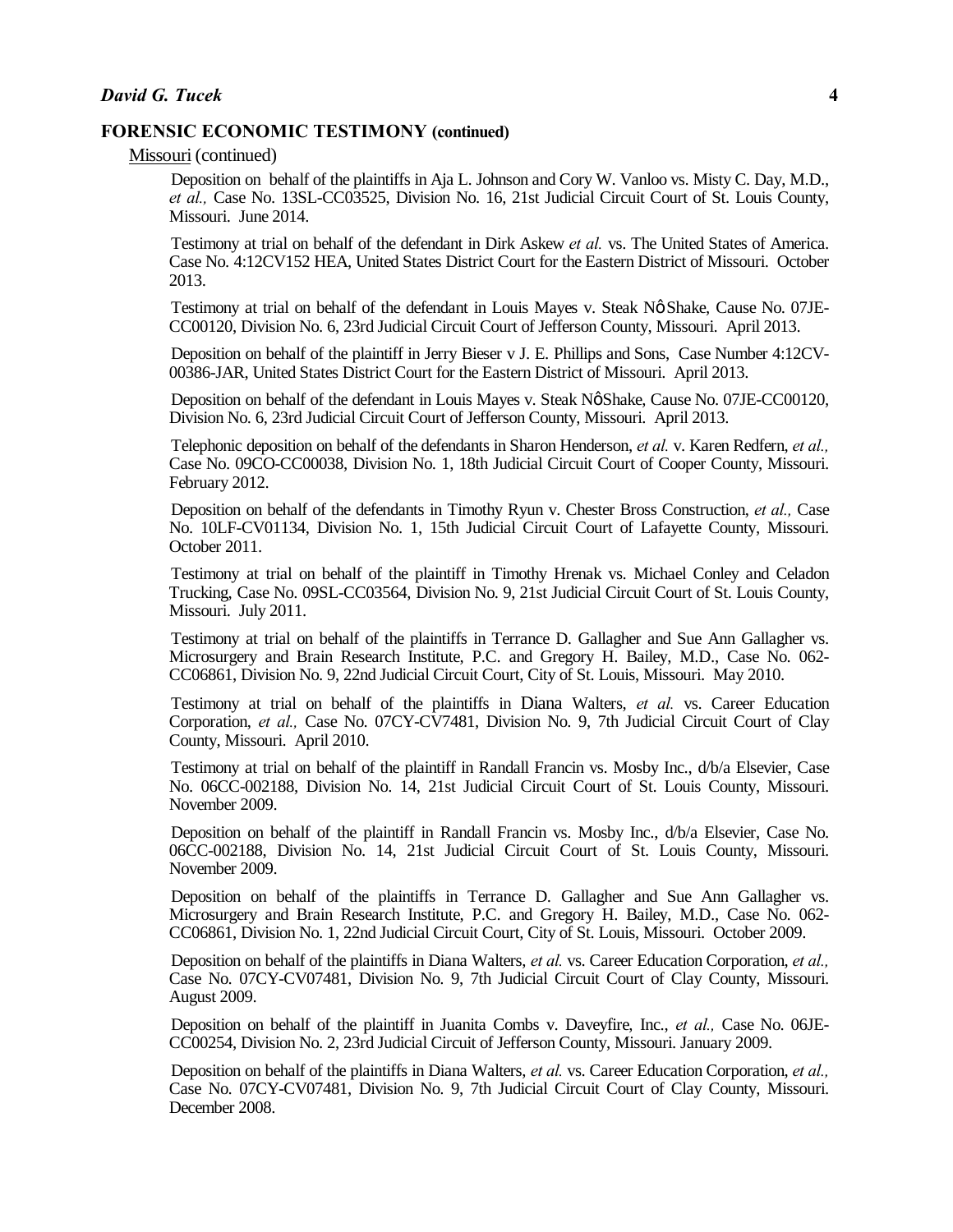Missouri (continued)

Testimony at trial on behalf the plaintiff in Mohamad Z. Alhalabi v. Missouri Department of Natural Resources, Case No. 06CC-001089, Division No. 12, 21st Judicial Circuit Court of St. Louis County, Missouri. July 2008.

Deposition on behalf of the plaintiff in Shannon Robinson, *et al.* vs. Unity Health Services d/b/a Unity Pharmacy St. Johns, *et al.,* Case No. 06CC-3907, Division No. 15, 21st Judicial Circuit Court of St. Louis County, Missouri. June 2008.

Deposition on behalf of the plaintiff in Sharon Hillman, *et al.* vs. Sunset Fireworks, *et al.,* Case No. CV303-8095-CC-J3, Division No. 3, 23rd Judicial Circuit Court, Jefferson County, Missouri. May 2008.

Deposition on behalf of the plaintiff in J. David Thompson vs. St. Louis University, *et al.,* Case No. 052-08084, Division No. 22, 22nd Judicial Circuit Court, City of St. Louis, Missouri. March 2008.

Deposition on behalf of the defendant in James R. Matzker vs. BNSF Railway Company, Case No. 0622-CCD6823, Division No. 20, 22nd Judicial Circuit Court, City of St. Louis, Missouri. February 2008.

Deposition on behalf of the plaintiff in Leslie L. Edwards vs. Laura Jo Virostko, Case No. 07BA-CV00188, 13th Judicial Circuit Court, Boone County, Missouri. January 2008.

Deposition on behalf of the defendant in Joe Burton vs. BNSF Railway Company, Case No. 06CC-002083, Division No. 20, 21st Judicial Circuit Court, St. Louis County, Missouri. November 2007.

Deposition on behalf of the defendants in Tomas A. Figous vs. BNSF Railway Company and W-L-W Truck Leasing, Inc., Case No. 22052-09274, Division No. 11, 22nd Judicial Circuit Court, City of St. Louis, Missouri. September 2007.

Deposition on behalf of the plaintiff in John Turcotte vs. Negwer Materials, Inc., Cause No. 06CC-001321, Division No. 3, 21st Judicial Circuit Court, St. Louis County, Missouri. July 2007.

Testimony at trial on behalf of the defendants in Liliana Vilcu vs. Fehlig Brothers Lumber and Dennis Oxmann, Case No. 22062-00392, Division No. 13, 22nd Judicial Circuit Court, City of St. Louis, Missouri. July 2007.

Deposition on behalf of the plaintiff in Aruna Rajagopalan vs. St. Louis University, Case No. 032- 11013, Division No. 1, 22nd Judicial Circuit Court, City of St. Louis, Missouri. June 2007.

Deposition on behalf of the defendant in Willis Robert Groves vs. The Beckwood Corporation, d/b/a Beckwood Press Company, Case No. 042-08314, Division No. 1, 22nd Judicial Circuit Court, City of St. Louis, Missouri. October 2006.

Deposition on behalf of the plaintiff in Donald Magill and Stacy Magill vs. The United State of America, Case No. 4:05CV547 MLM, United States District Court for the Eastern District of Missouri. October 2006.

Deposition on behalf of the plaintiff in William C. Prott vs. John P. Marbarger, Jr. M.D., Karen E. Frederick, St. John's Mercy Health System, d/b/a St. John's Mercy Medical Center, Charles H. Bowen, M.D., Western Anesthesiology Associates, Inc., Case No. 05CC-001300ECV-6, Division No. 3, 21st Judicial Circuit Court, St. Louis County, Missouri. September 2006.

Deposition on behalf of the plaintiff in Shannon Robinson, *et al.* vs. A & A Pain Institute, P.C., Edwin D. Dunteman, M.D., and Janet L. McEwen, RN, ANP, Case No. 05CC-000590, Division No. 3, 21st Judicial Circuit Court of St. Louis County, Missouri. May 2006.

Deposition on behalf of the plaintiff in Russell Matthew Love vs. API Outdoors, Inc. k/n/a New Day Enterprises, Inc., Outland Sports, Inc. and Joseph Yerger, Case No. 03CV215842, Division No. 4, 16th Judicial Circuit Court of Jackson County, Missouri. May 2006.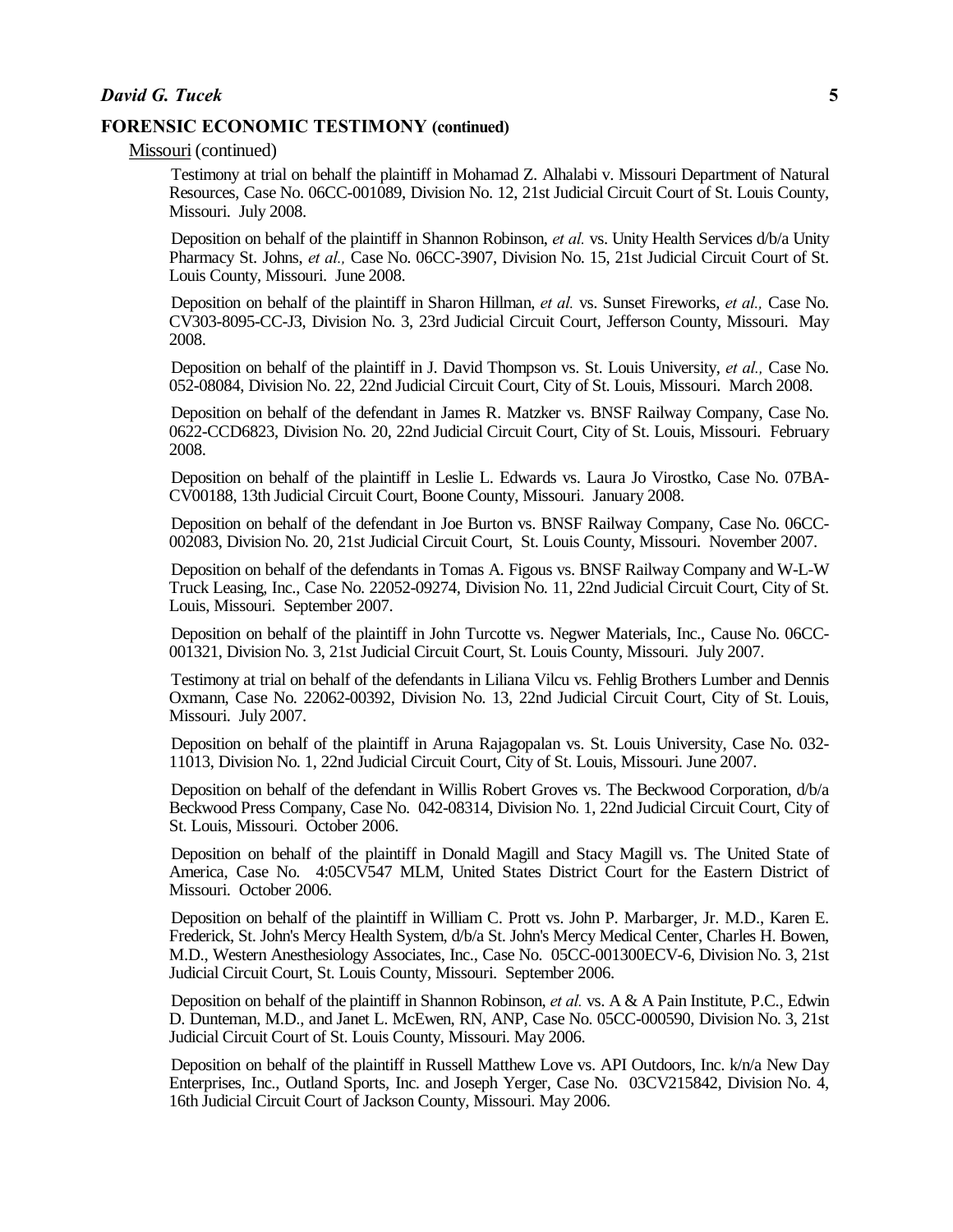Missouri (continued)

Filed testimony on behalf of the plaintiff in Stanger v. Smith & Nephew, Inc., *et al.,* Case Number 4:04CV839 HEA, United States District Court for the Eastern District of Missouri. April 2006.

Filed testimony on behalf of the plaintiff in Stanger v. Smith & Nephew, Inc., *et al.,* Case Number 4:04CV839 HEA, United States District Court for the Eastern District of Missouri. November 2005.

Filed testimony on behalf of the plaintiff in Stanger v. Smith & Nephew, Inc., *et al.,* Case Number 4:04CV839 HEA, United States District Court for the Eastern District of Missouri. August 2005.

#### **REGULATORY TESTIMONY**

Presented testimony at hearings and in deposition on sixty-four occasions before the state regulatory commissions in Alabama, Arkansas, California, Florida, Hawaii, Illinois, Indiana, Iowa, Kentucky, Michigan, Missouri, Nebraska, New Mexico, North Carolina, Ohio, Pennsylvania, Texas, Virginia, and Washington.

## **PRESENTATIONS AND PAPERS**.

| May 2022   | õArgument for Use of the Net Discount Rate: The Flaw in Relying on Separate<br>Growth and Discount Rates to Estimate the Expected Present Value of a Future<br>Lossö, <i>The Forecast</i> , Volume 36, Numbers 1 & 2, May 2022.                                                             |
|------------|---------------------------------------------------------------------------------------------------------------------------------------------------------------------------------------------------------------------------------------------------------------------------------------------|
| May 2022   | öWhen Should History Start? o presented at the NAFE International Meeting in<br>Quebec, Canada                                                                                                                                                                                              |
| April 2022 | öEstimating the Lost Earnings of a Childö presented at the 33rd Annual Meeting of<br>the American Academy of Economic and Financial Experts in Las Vegas, Nevada.                                                                                                                           |
| Jan-2021   | õAn Affirmative Argument for Use of the Net Discount Rateo presented at the<br>(virtual) NAFE Session 3, 2021 Annual Allied Social Science Associations<br>Meeting.                                                                                                                         |
| Nov-2020   | Presentation entitled of the Markov Process, the Probability of Labor Force<br>Participation and Probability Mass Functions: A Quick Reviewö at the Virtual<br>Southern Meeting of the National Association of Forensic Economics.                                                          |
| Sept-2019  | õHistorical Net Discount RatesóAn Update Through 2017ö, Journal of Legal<br>Economics, 2019, Vol. 25(1-2), pp. 159-172. (Co-authored with Richard Lockley<br>and Jerome S. Paige).                                                                                                          |
| April-2019 | Presentation entitled $\tilde{o}$ The Missing $\pm \varrho$ in $\pm E\varphi$ at the 31 <sup>st</sup> Annual Meeting of the<br>American Academy of Economic and Financial Experts in Las Vegas, Nevada.                                                                                     |
| Oct-2018   | Presentation entitled õThe Wage Phillips Curve - An Application to Forensic<br>Economicsö at the Fall Forensic Economic Workshop and Paper Session, Monterey,<br>California.                                                                                                                |
| April-2018 | Panel presentation with David Rosenbaum and James Rodgers entitled öThe Davesø<br>Top Ten List: Examples of Gross Errors and Overreaching by Opposing Expertsö<br>at the 30 <sup>th</sup> Annual Meeting of the American Academy of Economic and Financial<br>Experts in Las Vegas, Nevada. |
| Sept-2017  | Presentation entitled õGender Neutral Work Life Expectancyö at the Fall Forensic<br>Economic Workshop and Paper Session, Jackson Hole, Wyoming.                                                                                                                                             |
| Mar-2017   | Presentation entitled õA Macroeconomic Primer for Forensic Economistsö, at the<br>29 <sup>th</sup> Annual Meeting of the American Academy of Economic and Financial Experts<br>in Las Vegas, Nevada.                                                                                        |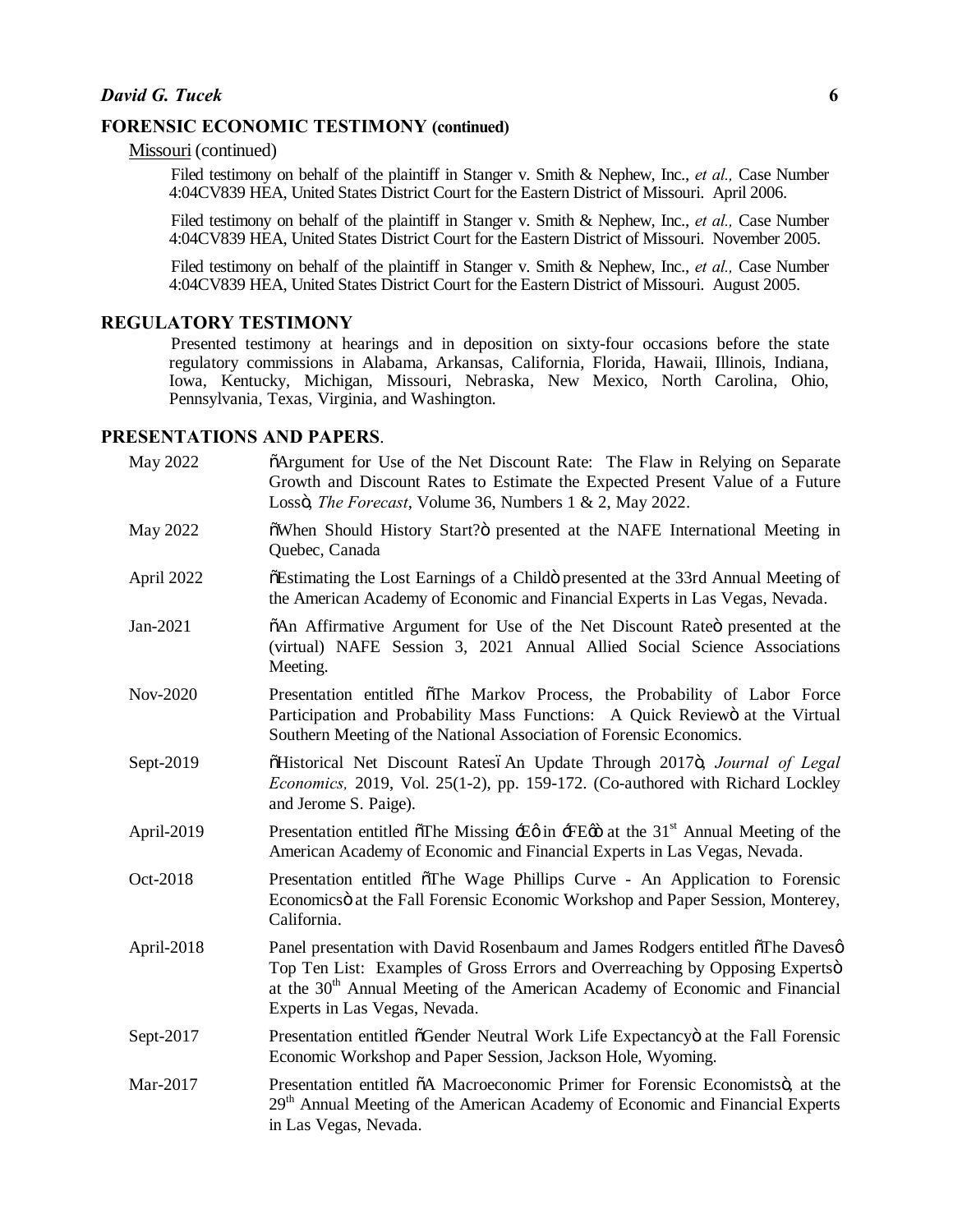# **PRESENTATIONS AND PAPERS (continued)**

| Jan-2017   | Joint presentation entitled õPractical Perspectives on Growth Rate and Discount<br>Rate Methodologiesö with Thomas R. Ireland, James D. Rodgers, William H.<br>Rogers and Joseph Rosenberg. NAFE Session 1, 2017 Annual Allied Social<br>Science Associations Meeting, Chicago, Illinois. |
|------------|-------------------------------------------------------------------------------------------------------------------------------------------------------------------------------------------------------------------------------------------------------------------------------------------|
| Nov-2016   | õA Forensic Economic Thought Experimentö, <i>The Forecast</i> , Volume 30, Number 4,<br>November 2016.                                                                                                                                                                                    |
| Oct-2016   | Presentation entitled õStationarity Revisited, With a Twistö at the Fall Forensic<br>Economic Workshop and Paper Session, Durango, Colorado.                                                                                                                                              |
| Oct-2016   | õHistorical Net Discount RatesóAn Update Through 2015ö, Journal of Legal<br><i>Economics</i> , 2016, Vol. 23(1), pp. 91-104.                                                                                                                                                              |
| July-2016  | öThe Bond Ladder Fallacyö, presented at the 91 <sup>st</sup> Annual Meeting of the Western<br>Economic Association International, Portland, Oregon.                                                                                                                                       |
| March-2016 | Joint presentation entitled $\delta An$ Experiment in Forensic Economicso, with Lane<br>Hudgins and Rick Gaskins at the 28 <sup>th</sup> Annual Meeting of the American Academy of<br>Economic and Financial Experts in Las Vegas, Nevada.                                                |
| Oct-2015   | õAccounting for Work Life Expectancy: Applying the Skoog-Ciecka-Krueger<br>Transition Probabilitiesö, Journal of Legal Economics, Vol. 22(1), pp. 39-54.                                                                                                                                  |
| Oct-2015   | Presentation entitled oThe Role of Voluntary Labor Force Absences in the<br>Determination of Earnings Capacityö at the Fall Forensic Economic Workshop and<br>Paper Session, Springdale, Utah.                                                                                            |
| April-2015 | õU.S. Life Expectancy Tables Extended from Age 100 to Age 120ö. Journal of<br>Legal Economics, Vol. 21(2), pp. 131-134. (Co-authored with David D. Jones).                                                                                                                                |
| March-2015 | Presentation entitled $\delta E$ , and Ultimately FE: The Case for Secular Stagnation at<br>the 27 <sup>th</sup> Annual Meeting of the American Academy of Economic and Financial<br>Experts in Las Vegas, Nevada.                                                                        |
| Oct-2014   | õHistorical Net Discount RatesóAn Update Through 2013ö, Journal of Legal<br><i>Economics</i> , 2014, Vol. 21(1), pp. 119-131.                                                                                                                                                             |
| Oct-2014   | oCalculating the Probability of Labor Force Activity - Applying the Skoog, Ciecka<br>and Krueger Labor Force Transition Probabilitiesö, presented at the Fall Forensic<br>Economic Workshop and Paper Session, Santa Fe, New Mexico.                                                      |
| May-2014   | õFemale Work Life Expectancyö, published in NAFE News, Vol. 28, No. 2, May<br>2014, pp. 10-11.                                                                                                                                                                                            |
| March-2014 | öThe Impact of the SSA Cohort Tables on Work Life Expectancy: An Application<br>of the Skoog-Ciecka-Krueger Transition Probabilitiesö, presented at the 26 <sup>th</sup> Annual<br>Meeting of the American Academy of Economic and Financial Experts in Las<br>Vegas, Nevada.             |
| Nov-2013   | öUsing the Social Security Trustees' Forecasts in the Estimation of Economic<br>Damagesö, presented at the 83 <sup>rd</sup> Annual Meeting of the Southern Economic<br>Association, Tampa, Florida.                                                                                       |
| Oct-2013   | õYet Another Net Discount Rate Paperö, presented at the 43 <sup>rd</sup> Annual Conference of<br>the Illinois Economic Association, Chicago, Illinois.                                                                                                                                    |
| Oct-2013   | Presentation entitled õAnalyzing a Report of Kent Jayneö at the Fall Forensic<br>Economic Workshop and Paper Session, Durango, Colorado.                                                                                                                                                  |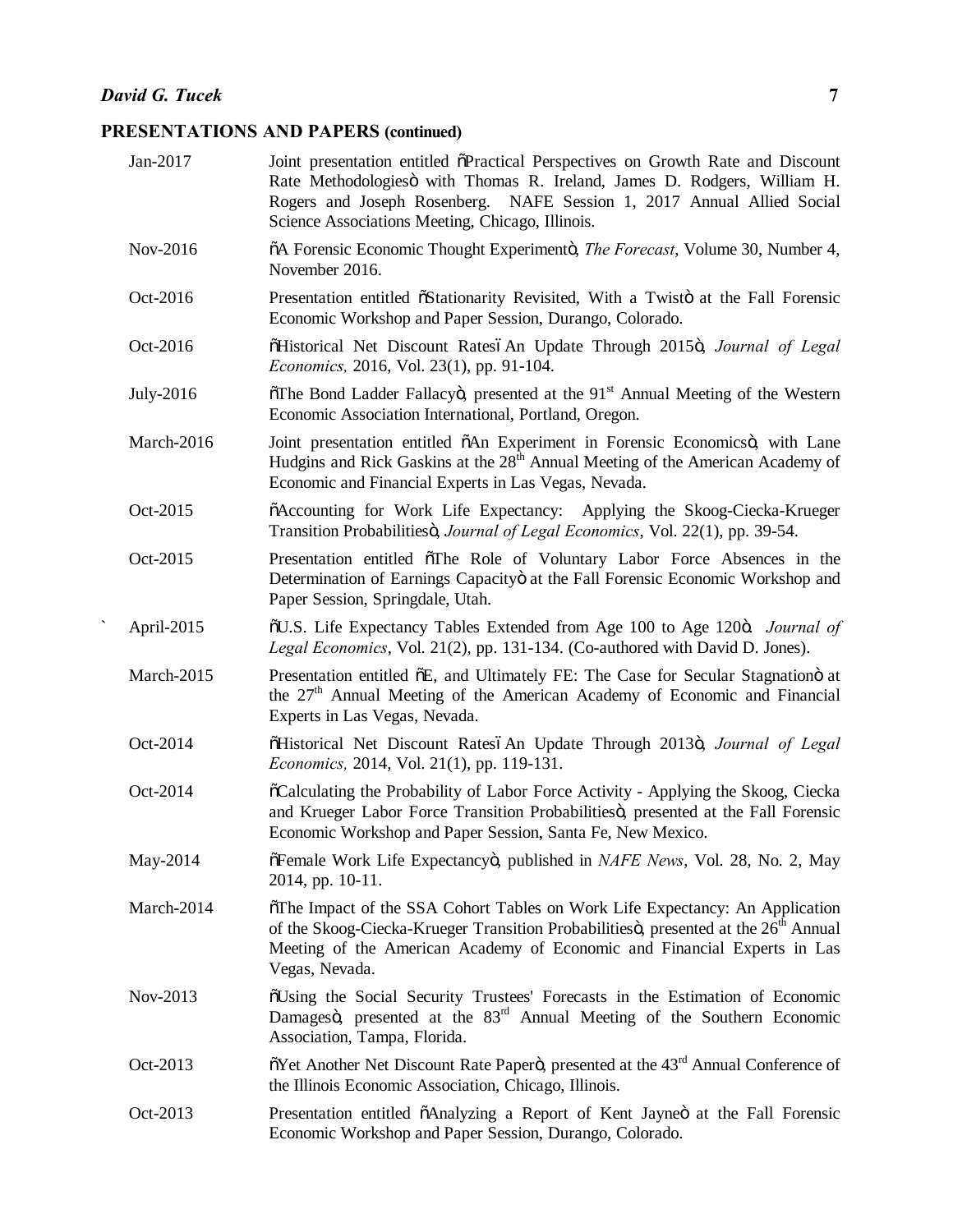# **David G. Tucek 8**

# **PRESENTATIONS AND PAPERS (continued)**

| Oct-2012                  | õHistorical Net Discount Rates ó An Update Through 2011ö, Journal of Legal<br>Economics, 2012, Vol. 18(1), pp. 89-111.                                                                                                                                    |
|---------------------------|-----------------------------------------------------------------------------------------------------------------------------------------------------------------------------------------------------------------------------------------------------------|
| Oct-2012                  | Presentation entitled $\tilde{o}$ Using Current Interest Rates in Today's Economic<br>Environmento at the Fall Forensic Economic Workshop and Paper Session,<br>Springdale, Utah.                                                                         |
| March-2012                | õEconomic Controversy in Personal Injury Cases: An Example of a Bad Exampleö,<br>letter to the editor of the Journal of the Missouri Bar, published in the March-April<br>2012 issue.                                                                     |
| Oct-2011                  | Presentation entitled $\delta$ Step, Spline or Curve: Estimating the Age-Earnings Profileo<br>at the Fall Forensic Economic Workshop and Paper Session, Santa Fe, New<br>Mexico.                                                                          |
| Oct-2011                  | õHistorical Net Discount Rates ó An Update Through 2010ö, Journal of Legal<br><i>Economics</i> , 2011, Vol. 18(1), pp. 109-122. (Co-authored with Thomas R. Ireland).                                                                                     |
| Aug-2011                  | õTotal Offsets in Forensic Economics: Legal Requirements, Data Comparisons,<br>and Jury Comprehensionö, co-authored with Thomas R. Ireland in <i>Determining</i><br><i>Economic Damages</i> , by Gerald D. Martin. Update published in August 2012.       |
| May-2011                  | öComment and Reply on Jayne's -The Neuro Economics of Applied Knowledgeø,<br>Forensic Rehabilitation and Economics, 2011, Vol. 4(1), pp. 41650.                                                                                                           |
| April-2011                | 6A Comparison of Period and Cohort Life Tablesö, Journal of Legal Economics,<br>2011, Vol. 17(2), pp. 113-130.                                                                                                                                            |
| Dec-2010                  | õHistorical Net Discount Rates ó An Update Through 2009ö, Journal of Legal<br>Economics, 2010, Vol. 17(1), pp. 87-100. (Co-authored with Thomas R. Ireland).                                                                                              |
| Oct-2010                  | Presentation entitled $\delta Two$ Related Misconceptions About Probability in Personal<br>Injury, Wrongful Death and Wrongful Termination Casesö at the Fall Forensic<br>Economic Workshop and Paper Session, Durango, Colorado.                         |
| July-2010                 | öSupplemental Calculation of Lost Earnings Using the LPE Methodö, in<br>Determining Economic Damages, by Gerald D. Martin.                                                                                                                                |
| June-2010                 | Presentation entitled õMisconceptions Surrounding Probability in the Calculation of<br>Economic Damagesö, at the 2010 annual conference of the American Rehabilitation<br>Economics Association in Chicago, Illinois.                                     |
| Oct-2009                  | õCalculating Survival Probabilitiesö, Journal of Legal Economics, 2009, Vol.<br>$16(1)$ , pp. 111-126.                                                                                                                                                    |
| March-2009                | Member, Business Practices Forum Roundtable, 21 <sup>st</sup> Annual Meeting of the<br>American Academy of Economic and Financial Experts, Las Vegas, Nevada.                                                                                             |
| Oct-2008                  | Presentation entitled $\delta$ Extracting Information from On-Line Annuity Quotes at the<br>Fall Forensic Economic Workshop and Paper Session, Salt Lake City, Utah.                                                                                      |
| March-2008                | Member, Business Practices Forum Roundtable, 20 <sup>th</sup> Annual Meeting of the<br>American Academy of Economic and Financial Experts, Las Vegas, Nevada.                                                                                             |
| Oct-2007 $&$<br>June-2007 | Presentation entitled $\ddot{\text{o}}$ Nominal, Real and Net Discount Rates: What the<br>Difference and Does it Make a Difference? at Continuing Legal Education seminar<br>held by the UMSL Center for Law and Forensic Economics.                      |
| Jan-2007                  | Presented a paper, co-authored with Arthur Eubank, Jr., entitled õExpert Economic<br>Similarities and Differences in Regulatory and Civil Litigation<br>Testimony:<br>Proceedingsö, at the Allied Social Science Associations Meeting, Chicago, Illinois. |